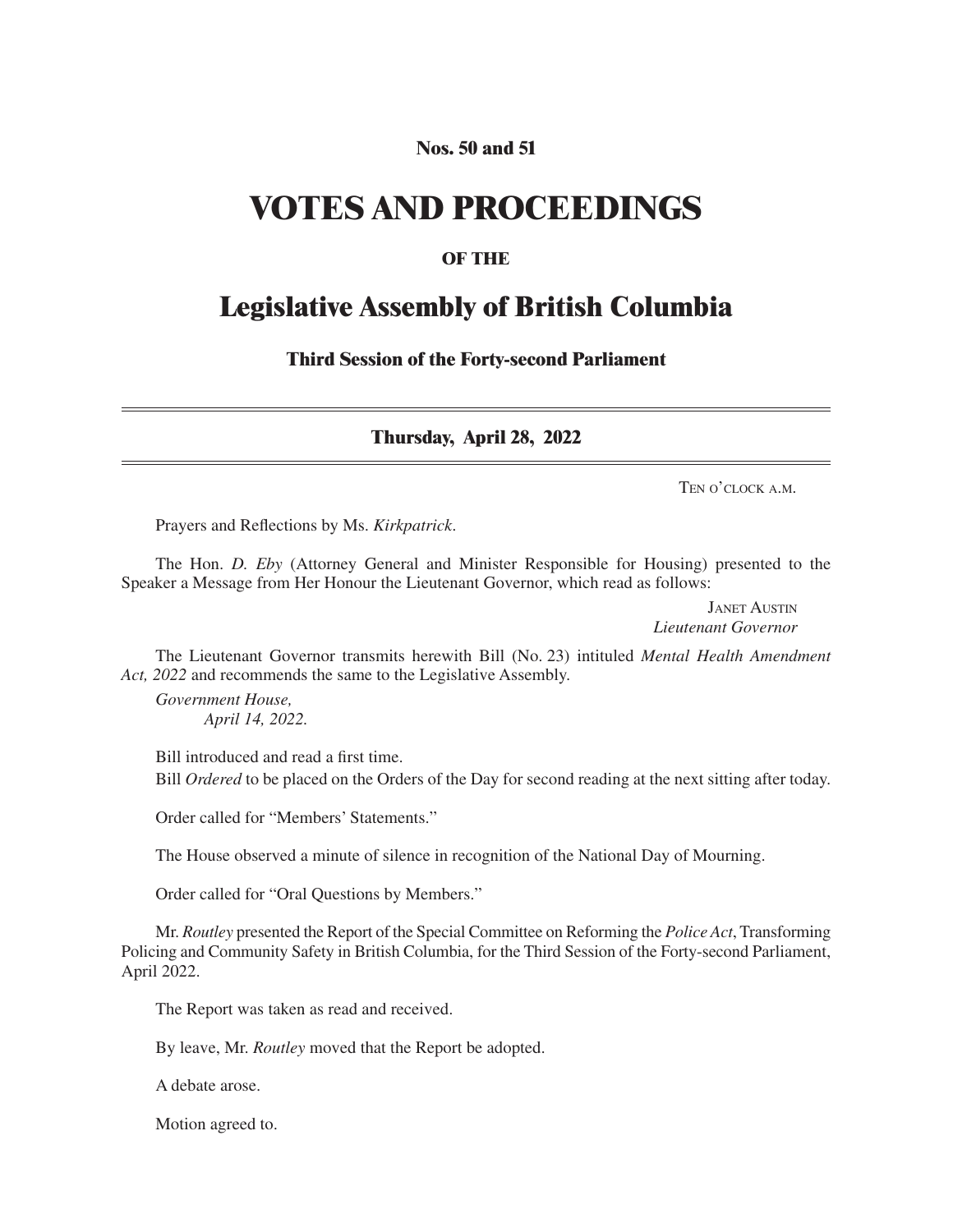Ms. *Cadieux* made a personal statement.

Pursuant to section 33 (1) (a) of the *Constitution Act* [R.S.B.C. 1996, c. 66]:

Ms. *Cadieux* declared her intention to resign as a Member of the Legislative Assembly for the Electoral District of Surrey South.

The Hon. *S. Robinson* (Minister of Finance) made a statement.

Ms. *Furstenau* made a statement.

Ms. *Bond* made a statement.

The House proceeded to "Orders of the Day."

Order called for Committee of Supply.

Pursuant to Sessional Order, order called for Section A of Committee of Supply.

Bill (No. 17) intituled *Miscellaneous Statutes Amendment Act, 2022* was committed.

On clause 1 of Bill (No. 17).

The Committee rose, reported progress and asked leave to sit again. Bill to be considered at the next sitting.

(In Committee— Section A)

Section A of Committee of Supply reported progress of the estimates of the Ministry of Environment and Climate Change Strategy.

Report to be considered at the next sitting. Committee to sit again at the next sitting.

And then the House adjourned at 11.58 a.m.

#### **Thursday, April 28, 2022**

ONE O'CLOCK P.M.

The House proceeded to "Orders of the Day."

Order called for Committee of Supply.

Pursuant to Sessional Order, order called for Section A of Committee of Supply.

Bill (No. 17) intituled *Miscellaneous Statutes Amendment Act, 2022* was again committed.

Clauses 1 through 4 of Bill (No. 17) passed.

Clause 5 of Bill (No. 17) passed, on division.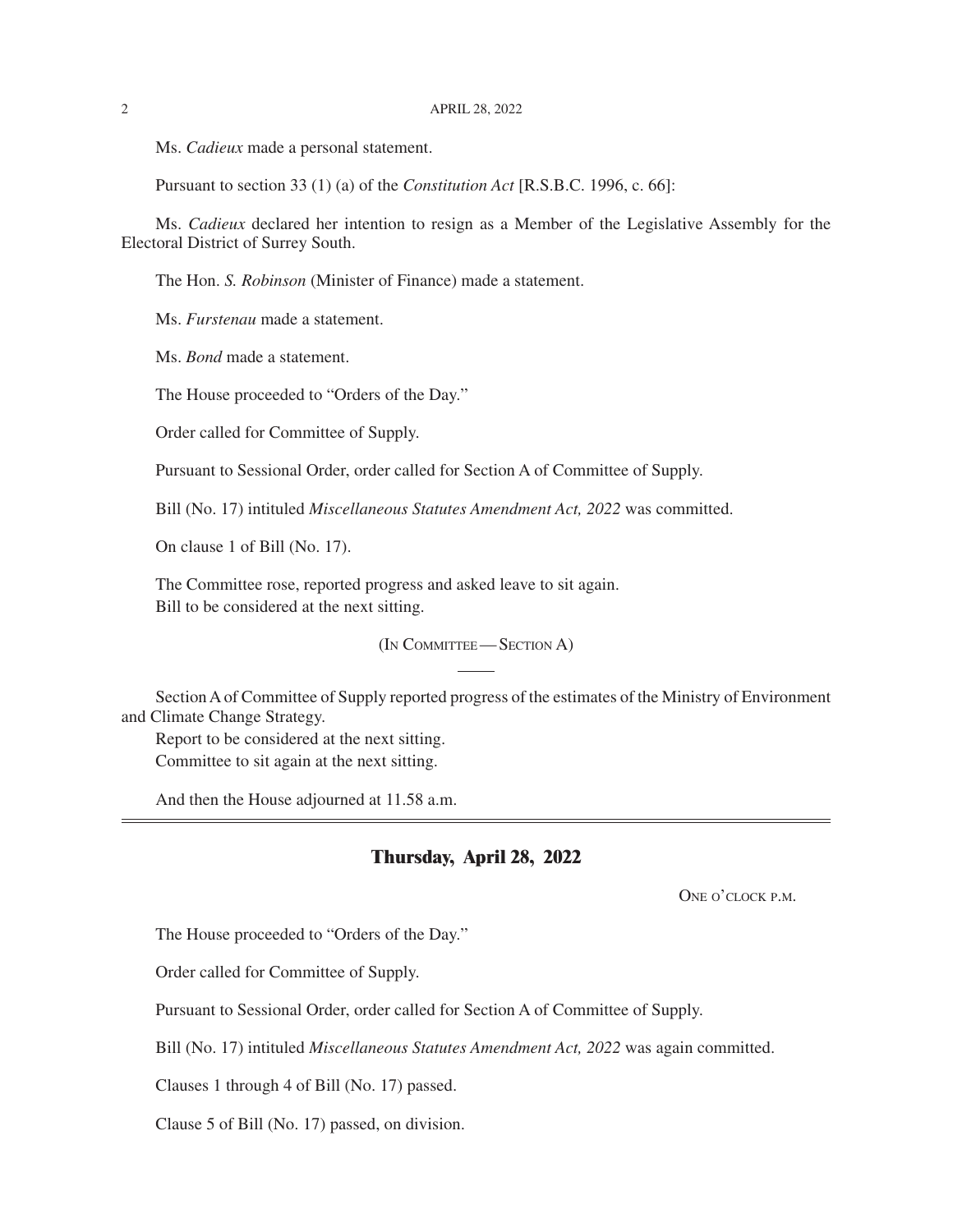Clauses 6 through 11 of Bill (No. 17) passed.

Mr. *de Jong* moved a proposed amendment to clause 12 of Bill (No. 17) which was defeated, on division.

Clause 12 of Bill (No. 17) passed, on division.

Clauses 13 through 23 and the title of Bill (No. 17) passed.

Bill (No. 17) reported complete without amendment, read a third time and passed.

On the motion for second reading of Bill (No. 10) intituled *Labour Relations Code Amendment Act, 2022*, a debate arose.

The debate continued.

On the motion of Mr. *Milobar*, the debate was adjourned to the next sitting of the House.

(In Committee— Section A)

Section A of Committee of Supply reported progress of the estimates of the Ministry of Environment and Climate Change Strategy.

Report to be considered at the next sitting.

Committee to sit again at the next sitting.

And then the House adjourned at 5.18 p.m.

#### HON. RAJ CHOUHAN, *Speaker*

#### **NOTICE OF MOTIONS**

#### **Monday, May 2**

**10** Mr. *Sturdy* to move—

Be it resolved that this House agree that British Columbians expect their elected representatives to work together despite their partisan perspectives and that seeking out, fostering and championing good ideas, regardless of their origin, is important to advance the broader public good.

**11** Ms. *Anderson* to move—

Be it resolved that this House recognize youth as leaders in our province and support this Government's actions to make life better for young people across B.C. now and into the future.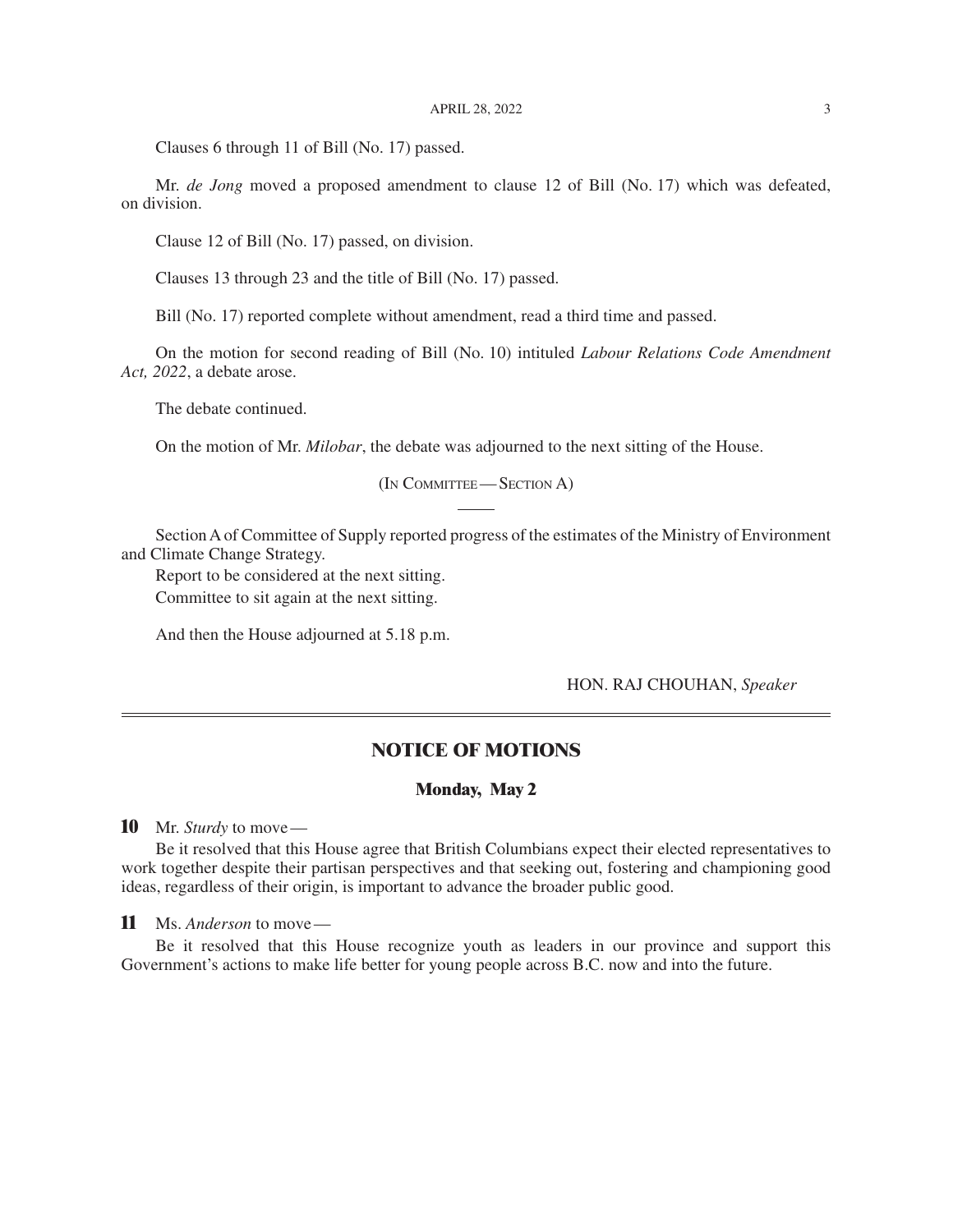| ١             |
|---------------|
|               |
| i<br>Filipina |
|               |
|               |
| $\frac{1}{2}$ |
|               |
|               |
| くこにく          |
|               |
|               |
|               |
|               |
|               |

**GOVERNMENT BILLS**<br>(Listing printed for convenience only) *(Listing printed for convenience only)*

**GOVERNMENT BILLS**

| Bill<br>No.     | Title                                                                                           | Member            | Reading<br>First | Second<br>Reading | mittee<br>Com-  | Report     | Amended    | Reading<br>Third | Royal<br>Assent | S.B.C.<br>Chap.<br>No. |
|-----------------|-------------------------------------------------------------------------------------------------|-------------------|------------------|-------------------|-----------------|------------|------------|------------------|-----------------|------------------------|
|                 | <br>An Act to Ensure the Supremacy of Parliament                                                |                   | Feb. 8           |                   |                 |            |            |                  |                 |                        |
| $\mathcal{C}$   | <br>Municipalities Enabling and Validating (No. 4)<br>Amendment Act, 2022                       | Hon. J. Osborne   | Feb. 9           | Feb. 10           | Feb. 15         | Feb. 15    |            | Feb. 15          | Mar. 10         |                        |
| 3               | Protected Areas of British Columbia                                                             | Hon. G. Heyman    | Feb. 10          | Feb. 14           | Feb. 15         | Feb. 15    |            | Feb. 15          | Mar. 10         | $\mathbf{\sim}$        |
|                 |                                                                                                 | Hon. A. Kang      | Feb. 14          | Feb. 17           | $\rm{Mar.}$ $7$ | Mar. $7\,$ |            | Mar. $7$         | Mar. 10         | 4                      |
|                 | <br>Workers Compensation Amendment Act, 2022                                                    | Hon. H. Bains     | Feb. 16          | Feb. 17           | Mar. 3          | Mar. 3     |            | Mar. 3           | Mar. 10         | 3                      |
|                 | <br>Budget Measures Implementation Act, 2022                                                    | Hon. S. Robinson  | Feb. 22          | Mar. 10           | Apr. 6          | Apr. 6     | Apr. 6     | Apr. 25          |                 |                        |
|                 |                                                                                                 | Hon. R. Fleming   | Feb. 23          |                   |                 |            |            |                  |                 |                        |
| ∞               | Child and Family Support) Amendment Act, 2022<br>Attorney General Statutes (Hague Convention on |                   | Mar. 2           | Mar. 8            | Mar. 28         | Mar. 28    |            | Mar. 28          | Mar. 31         | 5                      |
| 0               | <br>Attorney General Statutes Amendment Act, 2022.                                              |                   | Mar. $2$         | Mar. 8            | Mar. 29         | Mar. 29    |            | Mar. 29          | Mar. 31         | ७                      |
| $\overline{10}$ | Labour Relations Code Amendment Act, 2022                                                       |                   | Apr. $6\,$       |                   |                 |            |            |                  |                 |                        |
|                 |                                                                                                 | Hon. S. Robinson  | Mar. $7\,$       | Mar. 10           | Mar. 29         | Mar. 29    | Mar. 29    | Mar. 31          | Mar. 31         | ٥                      |
| ų               |                                                                                                 | Hon. S. Robinson  | Mar. 28          | Apr. 5            | Apr. 25         | Apr. 25    |            | Apr. 25          |                 |                        |
| S               |                                                                                                 | Hon. R. Fleming   | $\rm{Mar.}$ 8    | Mar. 30           | Apr. $7$        | Apr. $7\,$ | Apr. $7\,$ | Apr. 25          |                 |                        |
| $\overline{4}$  |                                                                                                 | Hon. K. Conroy    | Mar. 9           | Mar. 30           | Apr. 26         | Apr. 26    |            | Apr. 26          |                 |                        |
| $\overline{16}$ |                                                                                                 | Hon. R. Fleming   | Apr. 5           | Apr. 27           |                 |            |            |                  |                 |                        |
|                 | Miscellaneous Statutes Amendment Act, 2022                                                      |                   | Mar. 31          | Apr. $7$          | Apr. 28         | Apr. 28    |            | Apr. 28          |                 |                        |
| $\overline{18}$ |                                                                                                 | Hon. S. Robinson  | Mar. 28          | Mar. 29           | Mar. 30         | Mar. 30    |            | Mar. 30          | Mar. 31         | ┌                      |
| $\overline{0}$  |                                                                                                 |                   | Mar. 28          | Mar. 29           | Mar. 30         | Mar. 30    |            | Mar. 30          | Mar. 31         | ${}^{\circ}$           |
| 20              | Municipal Affairs Statutes Amendment Act, 2022                                                  | Hon. N. Cullen    | Apr. $7$         | Apr. 26           |                 |            |            |                  |                 |                        |
| 21              |                                                                                                 |                   | Apr. 25          |                   |                 |            |            |                  |                 |                        |
| 22              |                                                                                                 | Hon. J. Whiteside | Apr. 26          |                   |                 |            |            |                  |                 |                        |
| 23              |                                                                                                 |                   | Apr. 28          |                   |                 |            |            |                  |                 |                        |

APRIL 28, 2022

4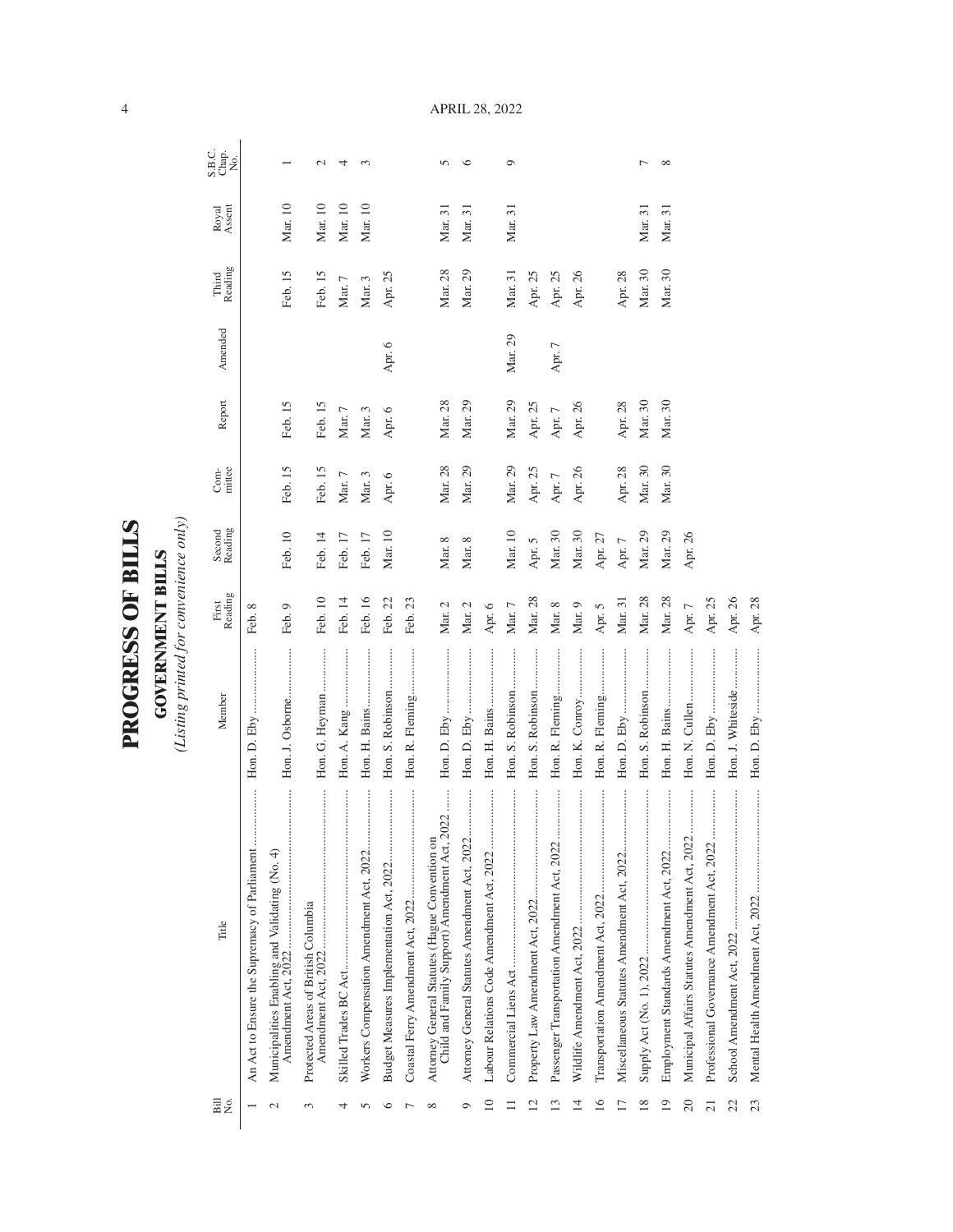**PROGRESS OF BILLS - Continued PROGRESS OF BILLS** *— Continued*

**MEMBERS' BILLS**<br>(Listing printed for convenience only) *(Listing printed for convenience only)* **MEMBERS' BILLS**

| Bill<br>Σó.                                        | Title                                                | Member                                 | Reading<br>First     | Second<br>Reading | mittee<br>Com- | Report | Amended | Third<br>Reading | Royal<br>Assent | C<br>SH <sub>O</sub><br>SH <sub>O</sub> |
|----------------------------------------------------|------------------------------------------------------|----------------------------------------|----------------------|-------------------|----------------|--------|---------|------------------|-----------------|-----------------------------------------|
|                                                    | M 201 British Columbia Transit Amendment Act, 2022   |                                        | Mar. 3               |                   |                |        |         |                  |                 |                                         |
|                                                    |                                                      |                                        | Mar. 8               |                   |                |        |         |                  |                 |                                         |
| M 203 Assessment (Split Assessment Classification) |                                                      |                                        | Mar. 9               |                   |                |        |         |                  |                 |                                         |
|                                                    |                                                      |                                        | Mar. 10              |                   |                |        |         |                  |                 |                                         |
|                                                    |                                                      | Mr. Clovechok                          | Apr. 5               |                   |                |        |         |                  |                 |                                         |
|                                                    | M 206 Preserving Brunswick Point for Agriculture and |                                        | Apr. 6               |                   |                |        |         |                  |                 |                                         |
|                                                    |                                                      |                                        | Apr. 25              |                   |                |        |         |                  |                 |                                         |
| * Title changed.                                   |                                                      |                                        |                      |                   |                |        |         |                  |                 |                                         |
|                                                    |                                                      | (Listing printed for convenience only) | <b>PRIVATE BILLS</b> |                   |                |        |         |                  |                 |                                         |
|                                                    |                                                      |                                        |                      |                   |                |        |         |                  |                 |                                         |
| $\overline{B}$ ill<br>Σó,                          | Title                                                | Member                                 | First<br>Reading     | Second<br>Reading | Com-<br>mittee | Report | Amended | Third<br>Reading | Royal<br>Assent | ci<br>Sea<br>Sea                        |

Pr 401 Sea to Sky University Amendment Act, 2022 ..................... Mr. Sturdy ........................ Apr. 5